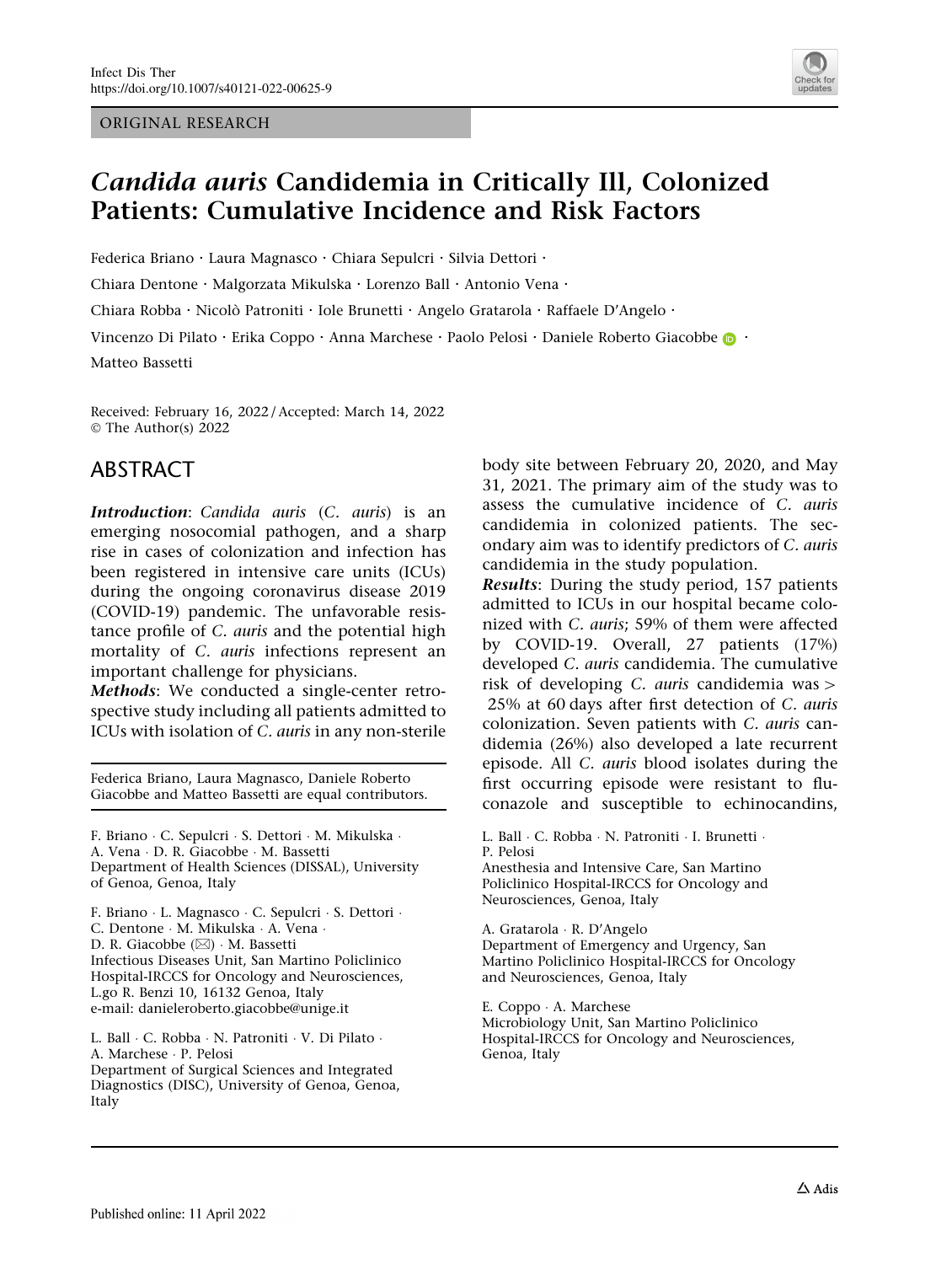while 15 (56%) were resistant to amphotericin B. During late recurrent episodes, emergent resistance to caspofungin and amphotericin B occurred in one case each. In the final multivariable model, only multisite colonization retained an independent association with the development of C. auris candidemia.

Conclusion: Candida auris candidemia may occur in up to one fourth of colonized critically ill patients, and multisite colonization is an independent risk factor for the development of candidemia. Implementing adequate infection control measures remains crucial to prevent colonization with C. auris and indirectly the subsequent development of infection.

Keywords: Candida auris; Candidemia; Candidiasis; Colonization; ICU

#### Key Summary Points

Candida auris (C. auris) is an emergent pathogen causing nosocomial outbreaks at a global scale, especially in intensive care units.

Identifying predictors of C. auris candidemia could improve early diagnosis and prognosis.

In our cohort of critically ill colonized patients, the cumulative risk of developing C. auris candidemia exceeded 25% at 60 days after detection of colonization.

High crude mortality was registered in episodes of late recurrent C. auris candidemia.

Multisite C. auris colonization was associated with the development of C. auris candidemia in our population.

### INTRODUCTION

Candida auris is a yeast isolated for the first time in 2009 from the ear canal of a patient in Japan [\[1](#page-10-0)]. Since then, due to its persistence in the hospital environment and ease of transmission, it has caused numerous healthcare-associated outbreaks, described in six continents [[2](#page-10-0)]. Recently, a sharp rise in new cases of colonization and infection has been reported, especially during the ongoing coronavirus disease 2019 (COVID-19) pandemic [\[3,](#page-10-0) [4\]](#page-10-0). These outbreaks involved mainly intensive care units (ICUs) [[5](#page-10-0)].

One of the major challenges posed by C. auris is its unfavorable profile of resistance to antifungal agents, with  $> 90\%$  of strains being resistant to fluconazole, 35% to amphotericin B, and over 40% expressing combined resistance to two or more classes of antifungals [\[6](#page-10-0)]. This characteristic may complicate the management of invasive C. auris infections such as candidemia, potentially contributing to high mortality [[7,](#page-10-0) [8](#page-10-0)]. C. auris candidemia usually follows colonization; thus, understanding who among colonized patients is at higher risk of developing candidemia may help in improving early diagnosis, and also prevent invasive infection through interventions on modifiable predictors.

The aims of the present single-center study were to assess the cumulative incidence of C. auris candidemia and to identify predictors of C. auris candidemia in colonized patients admitted to the ICU.

## METHODS

### Study Design and Setting

This is a retrospective, single-center study conducted at San Martino Policlinico Hospital, a 1200-bed teaching hospital in Genoa, Northern Italy, during the period from February 20, 2020, to May 31, 2021. All adult patients admitted to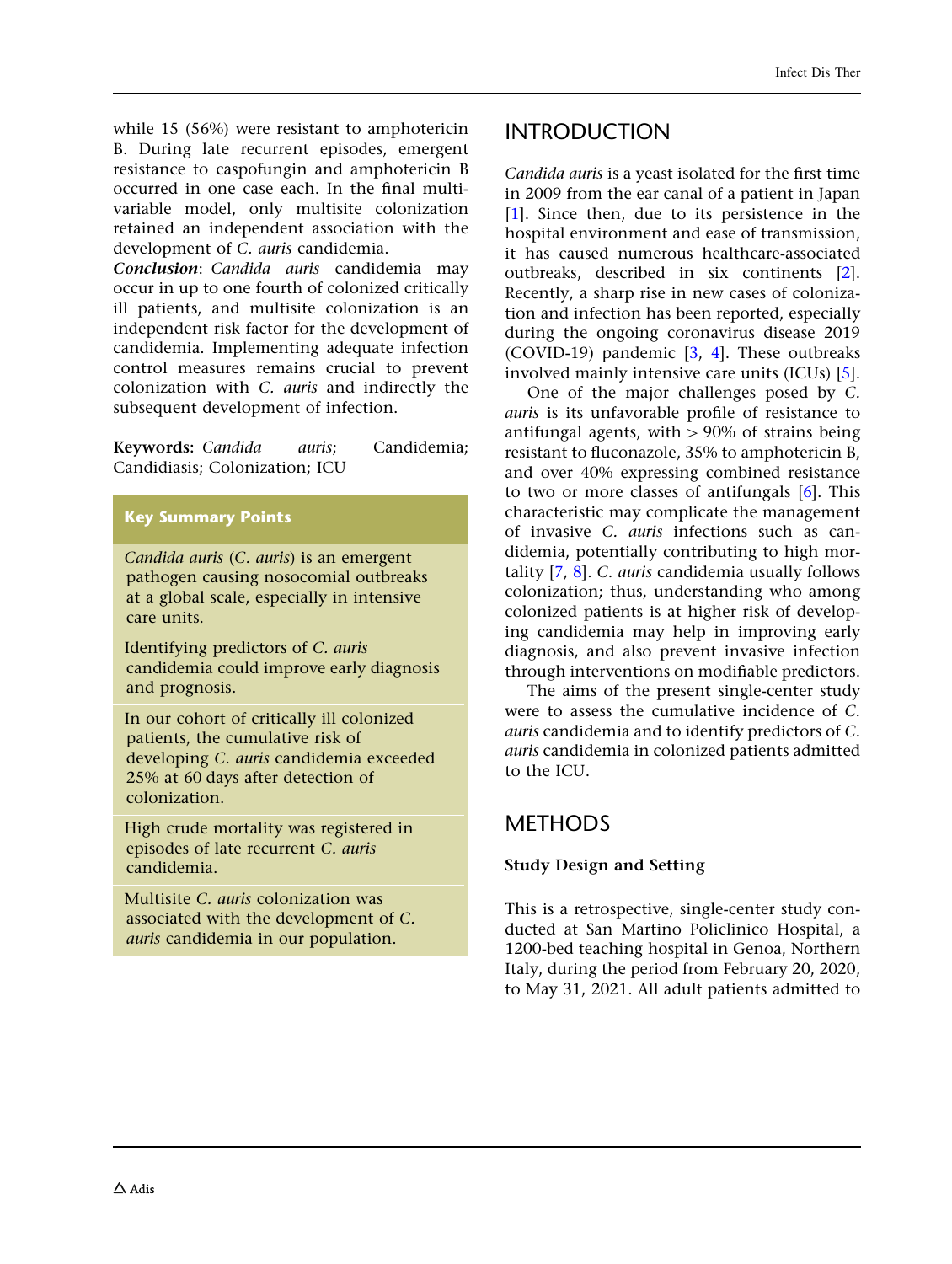any ICU of our hospital and with isolation of C. auris from non-sterile body sites (skin, urine, and/or respiratory tract specimens) were included in the study. The study was approved by the Ethics Committee of the Liguria region (N. CER Liguria 31/2022).

Our hospital has five ICUs: (i) one with 12 beds dedicated to cardiovascular surgical patients; (ii) one with 10 beds dedicated to surgical and solid organ transplant patients; (iii) one with 10 beds dedicated to COVID-19 and respiratory patients; (iv) the largest one with 28 beds for neurosurgical and general ICU patients, which was in part converted to care for COVID-19 patients during the peak of cases in our region; (v) one with 8 beds in the emergency department, also caring for COVID-19 patients when needed for epidemiological reasons. During the whole study period, a dedicated team of infectious diseases specialists provided daily consultations in all the above-cited ICUs, to improve the management of infectious complications in critically ill patients.

#### **Objectives**

The primary objective of our study was to describe the cumulative incidence of C. auris candidemia among critically ill patients colonized by C. auris. The secondary objective was to assess independent predictors of C. auris candidemia in critically ill, colonized patients.

#### Definitions and Protocols

Colonization with C. auris was defined by the isolation of C. auris from at least one non-sterile site (urine, skin, and/or respiratory tract specimens), in the absence of clinical signs or symptoms of infection. Multisite colonization was defined as isolation of C. *auris* from more than one non-sterile site. Candidemia was defined by the isolation of C. auris from at least one blood culture. A late recurrent episode of C. auris candidemia was defined as new blood culture positivity after 30 days from the resolution of a previous episode [\[9](#page-10-0)]. Blood cultures were collected upon clinical suspicion of invasive infection from caring clinicians.

In order to contain C. auris dissemination in our hospital [\[10\]](#page-10-0), an internal infection control protocol was implemented. It can be summarized as follows: (i) screening for skin colonization (combined axilla and groin skin swab) at admission to the ICU for early identification of possible community-acquired cases; (ii) repeated weekly screening for skin colonization during ICU admission until first detection of C. auris colonization; (iii) implementation of strict contact precautions for colonized patients; (iv) environmental intervention bundle to reduce the C. auris burden; (v) screening for skin colonization upon C. auris-negative patients' discharge from the ICU and admission to a different ward, with preventive contact precautions pending culture results. Moreover, per center protocol, all patients admitted to the ICUs of our hospital during the study period underwent weekly culture of deep respiratory samples (whenever mechanically ventilated) and urine culture.

### Microbiological Analysis

Candida auris was identified in clinical and screening specimens with matrix-assisted laser desorption ionization–time of flight mass spectrometry (MALDI-TOF MS-VITEK MS; bioMérieux, Marcy-l'Etoile, France) using VITEK MS v4.0 software. Antifungal susceptibility testing (AFST) was carried out according to the Clinical and Laboratory Standards Institute microdilution method using the Sensititre YeastOne panel (Thermo Scientific, Waltham, MA, USA); minimum inhibitory concentration (MIC) values were determined for azoles, echinocandins, and amphotericin B. Since no species-specific susceptibility breakpoints are currently available for C. auris, AFST results were interpreted according to the tentative breakpoints proposed by the US Centers for Disease Control and Prevention [\[11\]](#page-10-0).

#### Data Collected for the Analysis

The following information was collected from electronic medical records as they were at the time of detection of C. auris colonization: age in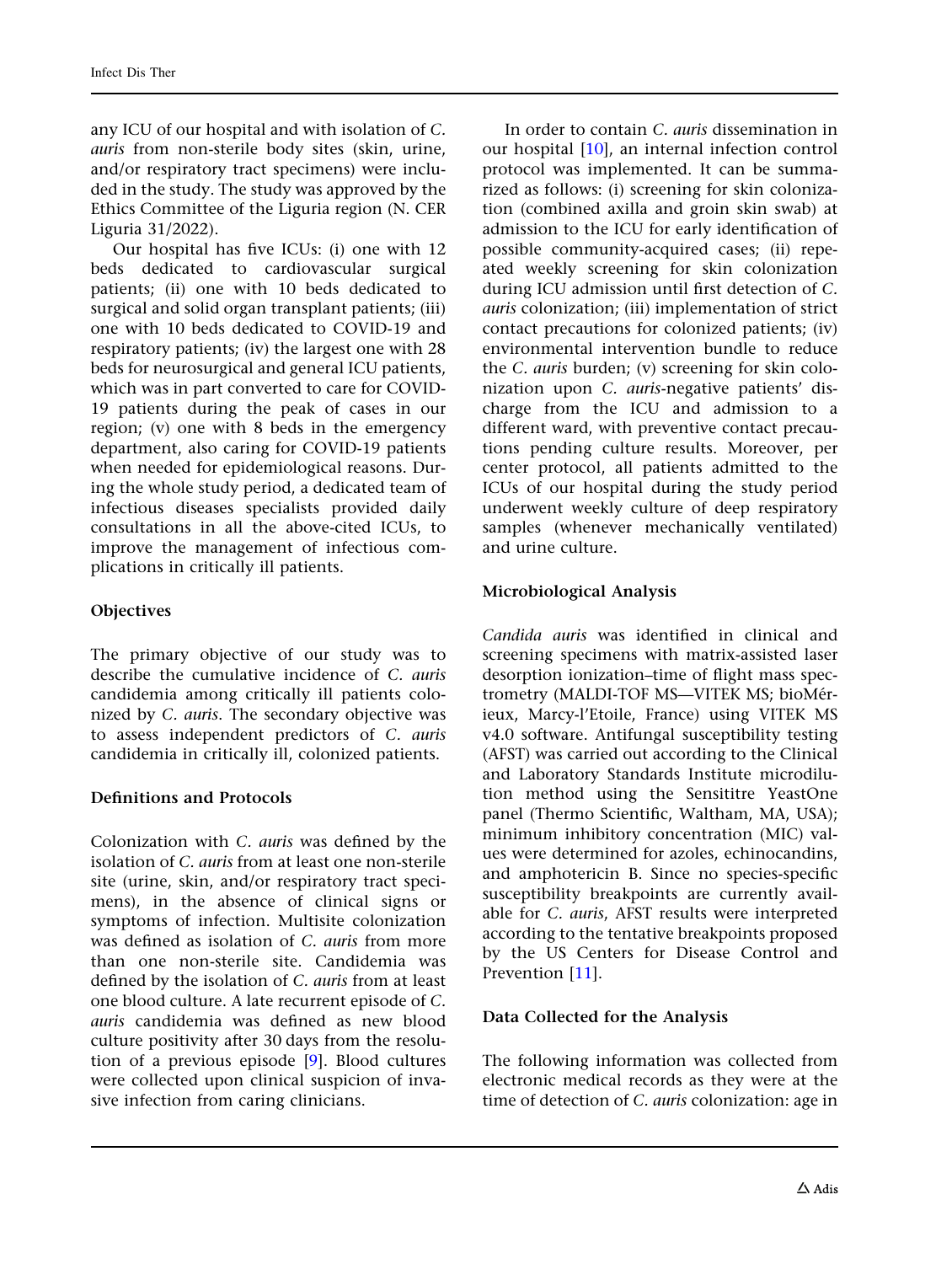years; gender; Charlson comorbidity index [[12](#page-10-0)]; history of diabetes mellitus, chronic obstructive pulmonary disease (COPD), chronic kidney disease (defined as estimated glomerular filtration rate  $< 60 \text{ mL/min}/1.73 \text{ m}^2$ ), previous myocardial infarction, human immunodeficiency virus (HIV) infection, solid cancer, hematological malignancy, solid organ transplant (SOT), hematopoietic stem cell transplantation (HSCT); admission from long-term care facilities (LTCF); previous hospitalization (within 6 months); previous abdominal surgery (within 30 days); previous therapies (within 30 days) with antibiotics, antifungals (azoles and/or echinocandins and/or polyenes), steroids or other immunomodulatory agents; previous ICU stay in days before C. auris colonization; absolute neutrophil count  $(ANC)$  < 500 cell/mm<sup>3</sup>; infection by SARS-CoV-2 defined as a positive real-time polymerase chain reaction (RT-PCR) in at least one respiratory specimen; invasive mechanical ventilation; continuous renal replacement therapy (CRRT); extracorporeal membrane oxygenation (ECMO); total parenteral nutrition (TPN); presence of central venous catheter (CVC). Susceptibility test results for C. auris blood isolates and crude 30-day mortality after the first positive culture in candidemia episodes were also collected.

### Statistical Analysis

No a priori sample size calculations were performed for this exploratory study. For the primary descriptive analysis, the cumulative risk of C. auris candidemia in colonized ICU patients was obtained by means of the Aalen–Johansen method, considering the first occurring C. auris candidemia as the event of interest, death as a competing event, and discharge from the ICU as a right-censoring event [\[13\]](#page-10-0). The time of origin was set at the day colonization by C. auris was first detected in the ICU (or equal to ICU admission in the case of already colonized patients), with the maximum length of followup being 60 days after the time of origin.

To describe the demographic and clinical characteristics of the study population,

categorical variables were summarized with numbers and percentages, and continuous variables with median and interquartile range. The 95% confidence interval (CI) was calculated for both categorical and continuous estimates [\[14,](#page-10-0) [15](#page-10-0)]. For the secondary exploratory analysis of predictors of C. auris candidemia in colonized ICU patients, the possible association between demographic/clinical variables and the first occurring C. auris candidemia episode was first tested in univariable Cox regression models for providing unadjusted cause-specific hazard ratios (HR) with their 95% CI, after having verified proportionality of hazards with the Schoenfeld residuals-based test implemented in the R survival library. Then, variables potentially associated with the development of C. auris candidemia in univariable comparisons  $(p < 0.10)$  were included in an initial Cox regression multivariable model, and further selected for the final multivariable model through a stepwise backward procedure based on the Akaike information criterion, to provide adjusted cause-specific HR. Statistical analyses were performed using the R Statistical Software program (version 3.6.0, R Foundation for Statistical Computing, Vienna, Austria).

### RESULTS

During the study period, 157 patients admitted to the ICU of our hospital became colonized with C. *auris*. Seventy-one percent  $(n = 111)$ were male, with a median age of 64 years (interquartile range [IQR] 58–71). Patients with COVID-19 accounted for 59% of the study population (92/157). The complete demographic and clinical characteristics of the study population are reported in Table [1](#page-4-0). All patients had a CVC (157/157, 100%), and the majority had received previous antibiotic therapy (152/ 157, 97%) and were mechanically ventilated (150/157, 96%).

Overall, 27/157 (17%) patients developed at least one episode of C. auris candidemia, after a median of 29 days (IQR 15–38) from the first detection of colonization. The cumulative risk of developing at least one episode of C. auris candidemia exceeded 25% at 60 days after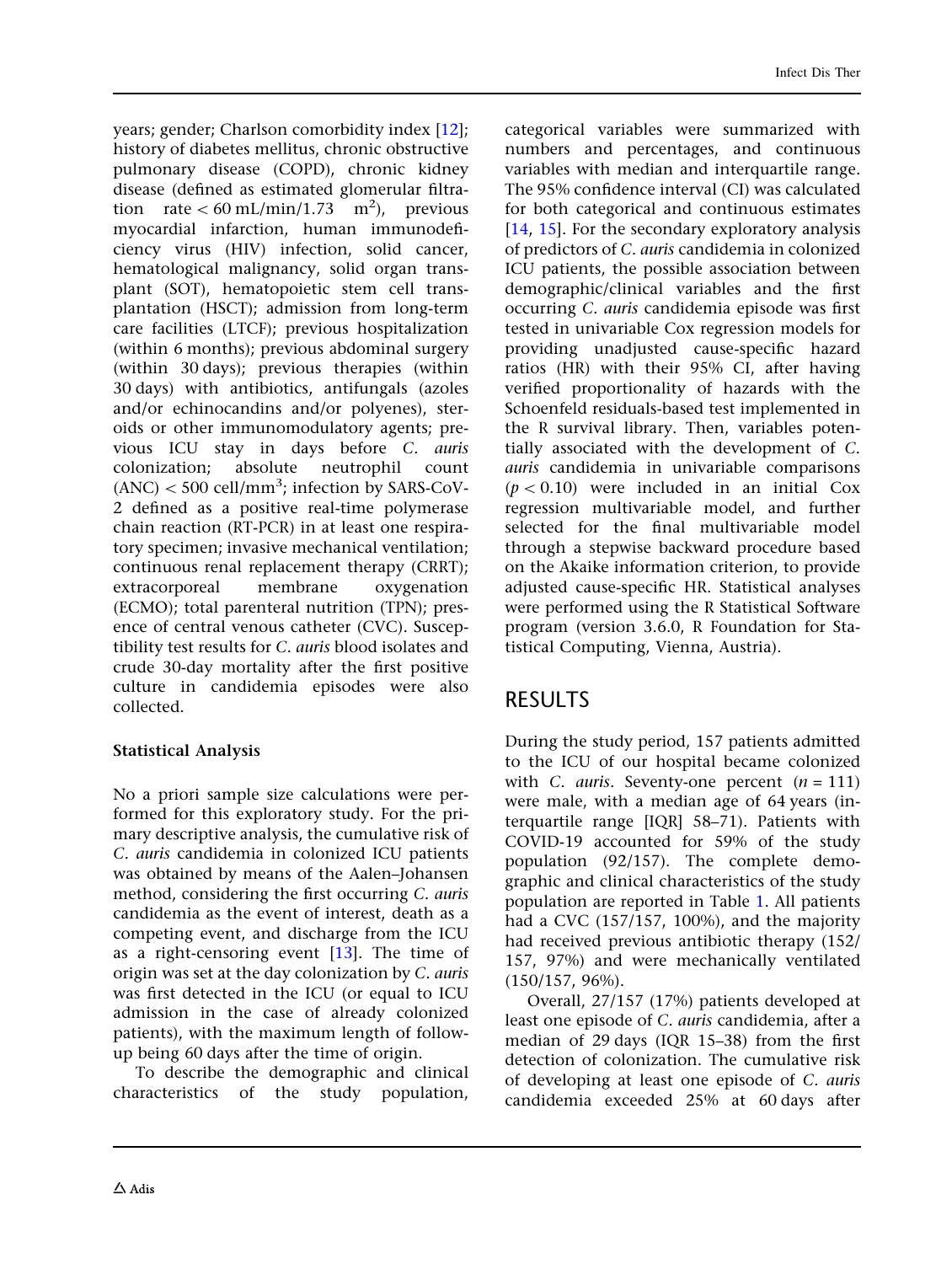<span id="page-4-0"></span>

| Table 1 Characteristics of ICU patients with <i>Candida auris</i> colonization |  |
|--------------------------------------------------------------------------------|--|
|--------------------------------------------------------------------------------|--|

| Variable                                                             | No. of patients (%) <sup>a</sup><br>$(Total = 157)$ | 95% CI for proportions and medians |
|----------------------------------------------------------------------|-----------------------------------------------------|------------------------------------|
| Demographic variables                                                |                                                     |                                    |
| Age in years, median (IQR)                                           | $64(58-71)$                                         | $62 - 66$                          |
| Male gender                                                          | 111(71)                                             | $63 - 78$                          |
| Medical history                                                      |                                                     |                                    |
| Charlson score, median (IQR)                                         | $3(2-4)$                                            | $2 - 3$                            |
| Diabetes mellitus                                                    | 36(23)                                              | $17 - 30$                          |
| Chronic obstructive pulmonary disease                                | 32(20)                                              | $14 - 27$                          |
| Chronic kidney disease                                               | 7(4)                                                | $2 - 9$                            |
| Previous myocardial infarction                                       | 18(11)                                              | $7 - 17$                           |
| HIV infection                                                        | 0(0)                                                | $0 - 2$                            |
| Solid cancer                                                         | 11(7)                                               | $4 - 12$                           |
| Hematological malignancy                                             | 6(4)                                                | $2 - 8$                            |
| Solid organ transplant                                               | 4(3)                                                | $1 - 6$                            |
| Hematopoietic stem cell transplantation                              | 1(1)                                                | $0 - 3$                            |
| Admission from LTCF                                                  | 1(1)                                                | $0 - 3$                            |
| Previous hospitalization (within 6 months)                           | 11(7)                                               | $4 - 12$                           |
| Previous abdominal surgery (within 30 days)                          | 19(12)                                              | $8 - 18$                           |
| Previous therapy (within 30 days prior to colonization) <sup>b</sup> |                                                     |                                    |
| Previous antibiotics                                                 | 152(97)                                             | $93 - 99$                          |
| Previous beta-lactams                                                | 150 (96)                                            | $91 - 98$                          |
| Previous fluoroquinolones                                            | 16(10)                                              | $6 - 16$                           |
| Previous antifungals                                                 | 61(39)                                              | $31 - 47$                          |
| Previous azoles                                                      | 8(5)                                                | $2 - 10$                           |
| Previous polyenes                                                    | 4(3)                                                | $1 - 6$                            |
| Previous echinocandins                                               | 60 (38)                                             | $31 - 46$                          |
| Previous steroids                                                    | 116(74)                                             | $66 - 80$                          |
| Previous immunomodulatory agents                                     | 17(11)                                              | $7 - 17$                           |
| Other collected variables                                            |                                                     |                                    |
| Previous ICU stay in days, median (IQR)                              | $14(8-23)$                                          | $12 - 17$                          |
| Neutropenia (ANC $<$ 500 cell/mm <sup>3</sup> )                      | 2(1)                                                | $(0-5)$                            |
| COVID-19                                                             | 92(59)                                              | $(51-66)$                          |
| Invasive mechanical ventilation                                      | 150 (96)                                            | $(91 - 98)$                        |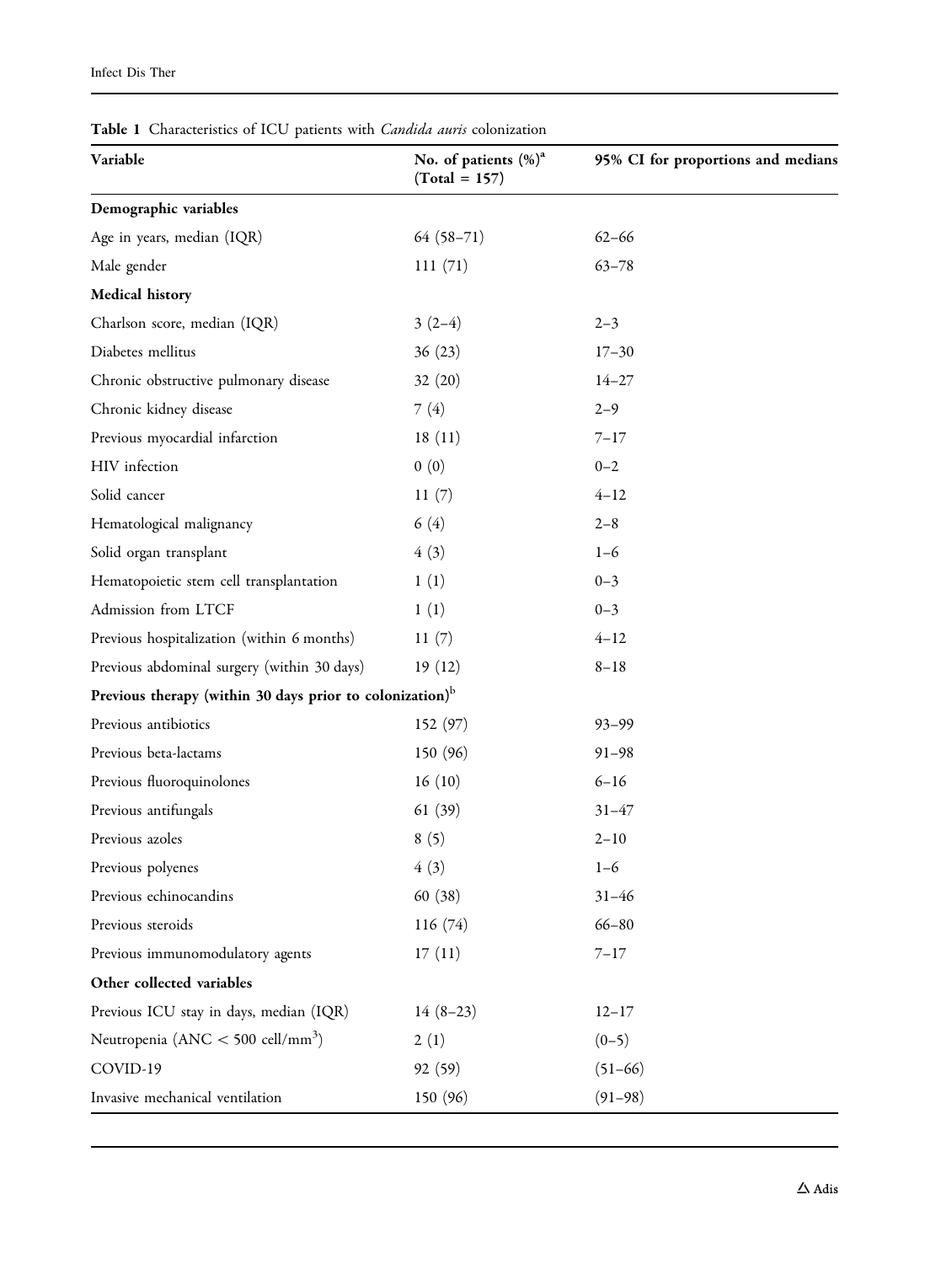| Variable                                          | No. of patients<br>$(\%)^a$ (Total = 157) | 95% CI for proportions and medians |  |  |
|---------------------------------------------------|-------------------------------------------|------------------------------------|--|--|
| Continuous renal replacement therapy              | 63 $(40)$                                 | $(33 - 48)$                        |  |  |
| Extracorporeal membrane oxygenation               | 2(1)                                      | $(0-5)$                            |  |  |
| Presence of CVC                                   | 157 (100)                                 | $(98 - 100)$                       |  |  |
| Total parenteral nutrition                        | 74 (47)                                   | $(39 - 55)$                        |  |  |
| Site of C. <i>auris</i> colonization <sup>b</sup> |                                           |                                    |  |  |
| Skin colonization                                 | 146 (93)                                  | $88 - 96$                          |  |  |
| Urinary colonization                              | 38(24)                                    | $18 - 31$                          |  |  |
| Respiratory colonization                          | 77 (49)                                   | $41 - 57$                          |  |  |
| Multisite colonization                            | 78 (50)                                   | $42 - 58$                          |  |  |

#### Table 1 continued

ANC absolute neutrophil count, COVID-19 coronavirus disease 2019, CI confidence intervals, CVC central venous catheter, HIV human immunodficiency virus, ICU intensive care unit, IQR interquartile range, LTCF long-term care facility Results are presented as no. of patients (%) unless otherwise indicated

b Not mutually exclusive



Fig. 1 Cumulative risk of *Candida auris* candidemia in colonized ICU patients. The risk was estimated by means of the Aalen–Johansen method, with the first occurring C. auris candidemia as the event of interest, death as a competing event, and discharge from the ICU as a rightcensoring event. BSI bloodstream infection, ICU intensive care unit

detection of colonization, as shown in Fig. 1. Among patients with candidemia, 7/27 (26%) developed late recurrent C. auris candidemia. AFST revealed that all isolates causing the first episode of candidemia were resistant to fluconazole ( $MIC<sub>50</sub>/MIC<sub>90</sub>: > 256 mg/L$ ) and susceptible to echinocandins ( $MIC<sub>50</sub>$ : 0.12 mg/L; caspofungin/anidulafungin MIC<sub>90</sub>:  $0.25$  mg/L, micafungin  $MIC<sub>90</sub>: 0.12 mg/L$ , while 15/27 (56%) were resistant to amphotericin B  $(MIC<sub>50</sub>/$  $MIC<sub>90</sub>: 2 mg/L$ . During late recurrent episodes, emergent resistance to caspofungin (MIC: 4 mg/ L), despite retained susceptibility to other echinocandins, and amphotericin B (MIC: 2 mg/L) occurred in one case each (14% respectively). All patients received antifungal treatment with an echinocandin. A combination of anidulafungin and flucytosine was administered for treating the late recurrent episode caused by the isolate with caspofungin MIC 4 mg/L.

Overall, 30-day mortality after detection of C. auris colonization was 31% (48/157), while 30-day mortality after the onset of C. auris candidemia was 26% (7/27). Of note, four out of seven patients (57%) died within 30 days after the onset of late recurrent candidemia.

Table [2](#page-6-0) shows the results of the univariable and multivariable analyses of factors potentially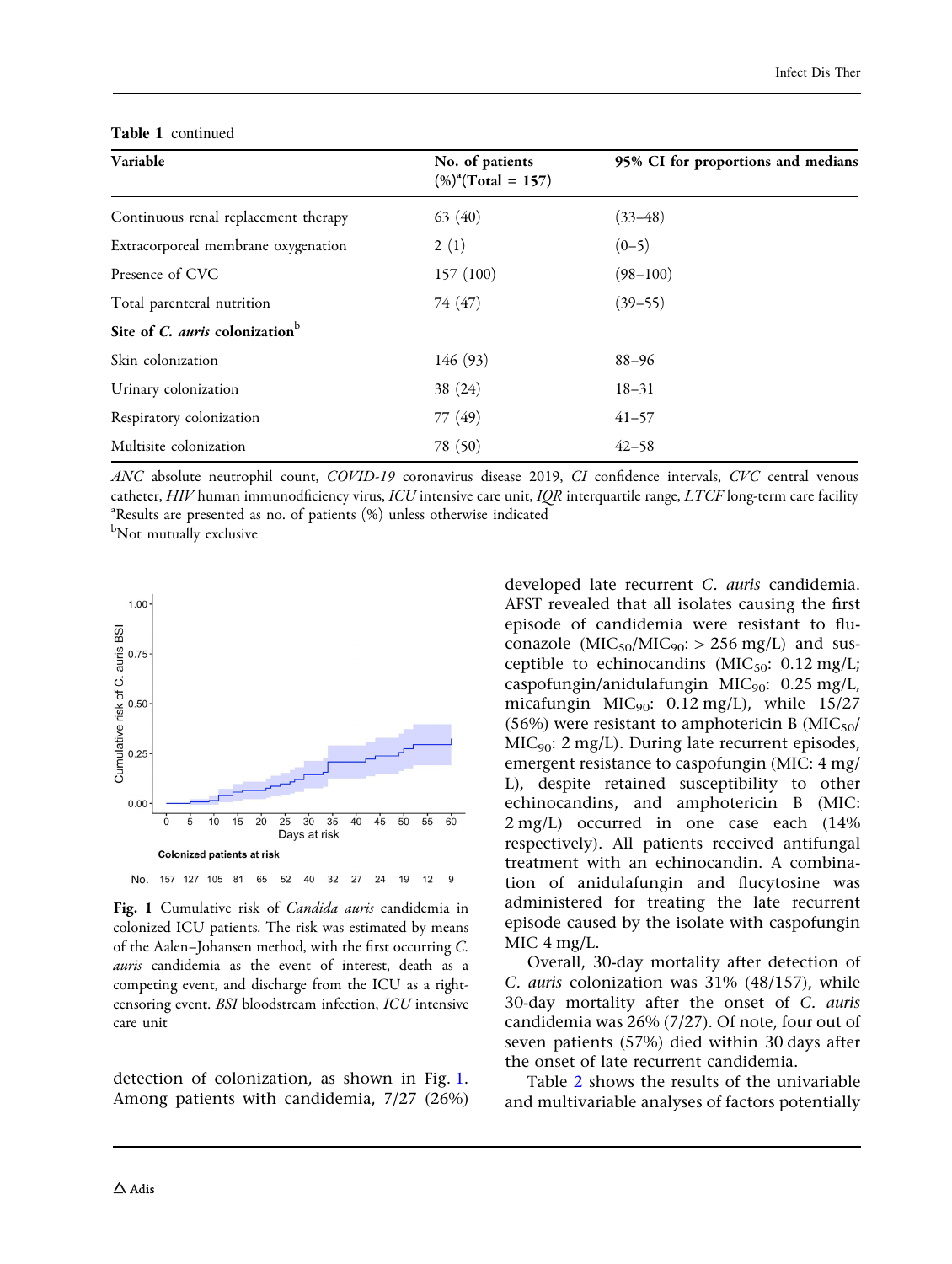| Variable <sup>a</sup>                              | Univariable analysis             |                |                  | Multivariable analysis <sup>b</sup> |               |                  |
|----------------------------------------------------|----------------------------------|----------------|------------------|-------------------------------------|---------------|------------------|
|                                                    | Unadjusted cause-<br>specific HR | 95% CI         | $\boldsymbol{P}$ | Adjusted cause-<br>specific HR      | 95% CI        | $\boldsymbol{p}$ |
| Age in years, median                               | 1.01                             | $0.98 - 1.05$  | 0.517            |                                     |               |                  |
| Male gender                                        | 1.76                             | $0.70 - 4.41$  | 0.230            |                                     |               |                  |
| Charlson score, median                             | 1.03                             | $0.85 - 1.27$  | 0.744            |                                     |               |                  |
| Diabetes mellitus                                  | 0.92                             | $0.35 - 2.46$  | 0.875            |                                     |               |                  |
| Chronic obstructive<br>pulmonary disease           | 1.00                             | $0.42 - 2.40$  | 0.996            |                                     |               |                  |
| Chronic kidney disease <sup>c</sup>                | 0.26                             | $0.00 - 1.88$  | 0.236            |                                     |               |                  |
| Previous myocardial<br>infarction                  | 2.57                             | $0.73 - 8.99$  | 0.141            |                                     |               |                  |
| Solid cancer                                       | 1.87                             | $0.43 - 8.21$  | 0.405            |                                     |               |                  |
| Hematological malignancy <sup>c</sup>              | 0.80                             | $0.09 - 3.09$  | 0.800            |                                     |               |                  |
| Solid organ transplant <sup>c</sup>                | 5.49                             | $0.60 - 22.31$ | 0.110            |                                     |               |                  |
| Hematopoietic stem cell<br>transplant <sup>c</sup> | 20.83                            | 0.14-390.53    | 0.163            |                                     |               |                  |
| Admission from LTCF <sup>c</sup>                   | 1.43                             | $0.19 - 10.81$ | 0.729            |                                     |               |                  |
| Previous hospitalization                           | 0.60                             | $0.14 - 2.58$  | 0.496            |                                     |               |                  |
| Previous abdominal surgery                         | 1.44                             | $0.43 - 4.82$  | 0.557            |                                     |               |                  |
| Previous antibiotics                               | 0.60                             | $0.08 - 4.47$  | 0.615            |                                     |               |                  |
| Previous beta-lactams                              | 1.16                             | $0.16 - 8.66$  | 0.886            |                                     |               |                  |
| Previous fluoroquinolones                          | 1.34                             | $0.46 - 3.89$  | 0.596            |                                     |               |                  |
| Previous antifungals                               | 1.36                             | $0.63 - 2.95$  | 0.435            |                                     |               |                  |
| Previous azoles                                    | 1.16                             | $0.27 - 4.90$  | 0.845            |                                     |               |                  |
| Previous polyenes                                  | 0.77                             | $0.10 - 5.74$  | 0.798            |                                     |               |                  |
| Previous echinocandins                             | 1.35                             | $0.62 - 2.92$  | 0.452            |                                     |               |                  |
| Previous steroids                                  | 1.59                             | $0.60 - 4.23$  | 0.352            |                                     |               |                  |
| Previous immunomodulatory<br>agents                | 1.40                             | $0.41 - 4.71$  | 0.591            |                                     |               |                  |
| Previous ICU stay in days                          | 1.01                             | $1.00 - 1.03$  | 0.082            | 1.01                                | $1.00 - 1.03$ | 0.075            |
| Neutropenia <sup>c</sup>                           | 5.05                             | $0.04 - 40.70$ | 0.371            |                                     |               |                  |
| COVID-19                                           | 1.50                             | $0.63 - 3.59$  | 0.361            |                                     |               |                  |

<span id="page-6-0"></span>Table 2 Univariable and multivariable analysis of factors associated with the development of *Candida auris* candidemia in colonized ICU patients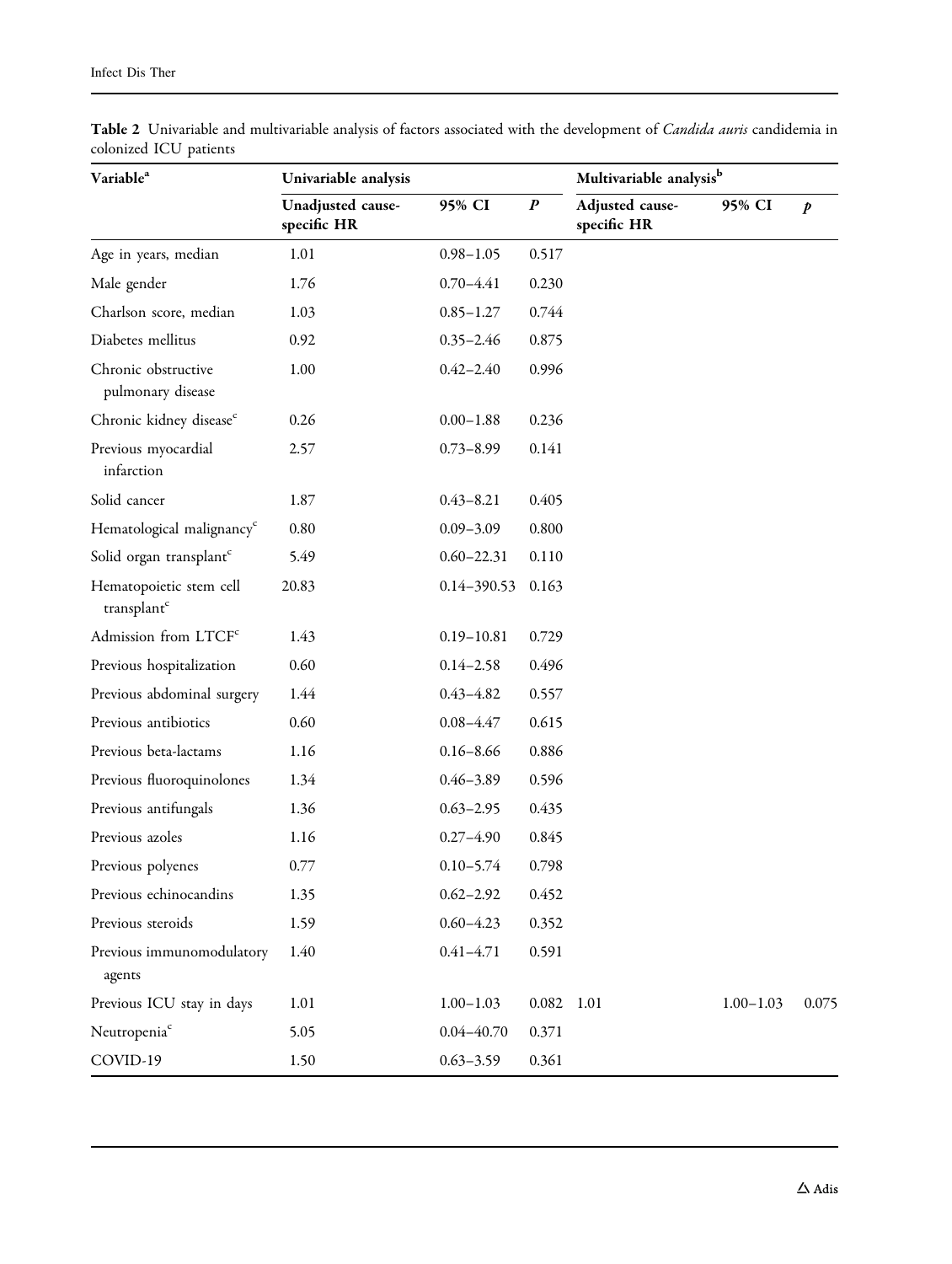| Variable <sup>a</sup>                           | Univariable analysis             |                |                  | Multivariable analysis <sup>b</sup> |                |                  |
|-------------------------------------------------|----------------------------------|----------------|------------------|-------------------------------------|----------------|------------------|
|                                                 | Unadjusted cause-<br>specific HR | 95% CI         | $\boldsymbol{P}$ | Adjusted cause-<br>specific HR      | 95% CI         | $\boldsymbol{p}$ |
| Invasive mechanical<br>ventilation <sup>c</sup> | 0.43                             | $0.05 - 55.65$ | 0.606            |                                     |                |                  |
| Continuous renal<br>replacement therapy         | 2.65                             | $1.18 - 5.95$  | $0.019$ 2.23     |                                     | $0.98 - 5.07$  | 0.056            |
| Extracorporeal membrane<br>oxygenation          | 1.37                             | $0.18 - 10.20$ | 0.758            |                                     |                |                  |
| Total parenteral nutrition                      | 0.77                             | $0.35 - 1.66$  | 0.500            |                                     |                |                  |
| Site of <i>C. auris</i> colonization            |                                  |                |                  |                                     |                |                  |
| Skin colonization <sup>c</sup>                  | 2.13                             | $0.69 - 10.60$ | 0.210            |                                     |                |                  |
| Urinary colonization                            | 2.17                             | $0.97 - 4.85$  | 0.058            |                                     |                |                  |
| Respiratory colonization                        | 4.09                             | $1.22 - 13.67$ | 0.022            |                                     |                |                  |
| Multisite colonization                          | 9.45                             | 1.28-70.00     | 0.028            | 9.67                                | $1.30 - 71.91$ | 0.027            |

#### Table 2 continued

COVID-19 coronavirus disease 2019, CI confidence intervals, HR hazard ratio, ICU intensive care unit, IQR interquartile range, LTCF long-term care facility

The variables human immunodeficiency virus (HIV) infection and presence of central venous catheter (CVC) were not tested for their association with candidemia since no patients in the cohort had HIV infection and all patients in the cohort had a CVC

<sup>b</sup>Only results for variables included in the final multivariable model are presented

c Standard Cox regression model not converging. The provided results of the univariable model for this variable have been obtained by means of a penalized Cox regression with Firth correction. The model was built using the coxphf package for R Statistical Software

associated with the development of C. auris candidemia in colonized critically ill patients. At univariable analysis, CRRT, respiratory colonization, length of previous ICU stay, and multisite colonization showed an association with the development of C. auris candidemia. In the final multivariable model, only multisite colonization retained an independent association with the development of C. auris candidemia.

### DISCUSSION

In our study, we observed a 60-day cumulative incidence of *C. auris* candidemia  $> 25\%$  among colonized critically ill patients. This risk seems

apparently higher than those observed in two other large European cohorts of critically ill patients. C. auris candidemia developed in 18% of colonized patients over 3 years at the University and Polytechnic La Fe Hospital of Valencia [[16](#page-10-0)], and also in 18% of patients with C. auris isolation in a cardiothoracic surgery center in London over a 16-month period [[17](#page-10-0)]. However, these rates were not calculated through incidence curves accounting for censoring and competing events, whereas they are similar to the crude 17% prevalence of C. auris candidemia in our cohort, thereby suggesting a possibly similar risk across studies.

Notably, we also found a recurrence rate of 26% after the first episode. Recurrence of C. auris candidemia has been to date limited to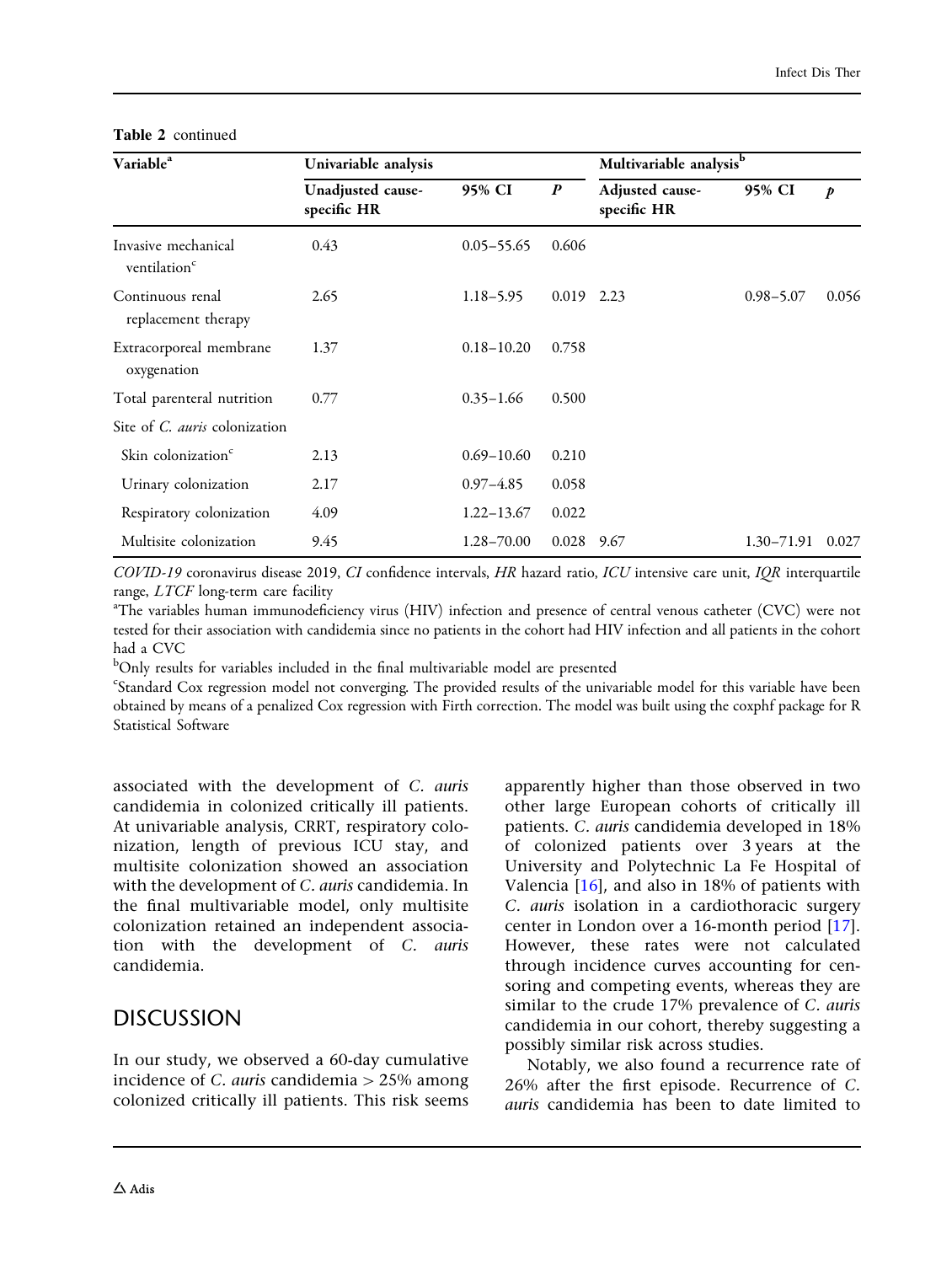case reports and this is the first report estimating the rate of recurrence after the first C. auris candidemia episode in colonized patients [\[18](#page-10-0), [19](#page-10-0)].

The crude 30-day mortality rate in our study was 27%, which is coherent with the crude inhospital mortality rate reported for C. auris candidemia (25–70%) [[6](#page-10-0), [20](#page-10-0)[–22\]](#page-11-0). A recent metaanalysis estimated a crude mortality of 45% when restricting the analysis only to patients with candidemia, and suggested mortality to be possibly lower in the European continent [[23\]](#page-11-0). We reported a far higher crude 30-day mortality in patients suffering from a second episode of C. auris candidemia (reaching almost 60%), although this may also reflect the severity of underlying noninfectious conditions in patients with prolonged ICU stay [[9](#page-10-0)]. The high mortality we found after late recurrent episodes and its interpretation deserves further investigation in larger samples of patients with recurrent C. auris candidemia.

The high occurrence of antifungal resistance among clinical isolates of C. auris is of particular concern. In our cohort, all strains of C. auris causing candidemia were resistant to azoles and almost 60% were resistant to amphotericin B. None of the isolates showed baseline resistance to echinocandins, confirming that this class of antifungals frequently remains an effective option as first-line therapy for invasive C. auris infections. Nonetheless, our observation of a case of emergent resistance to caspofungin is alarming and should prompt further efforts not to jeopardize effective treatment options against this possibly multidrug-resistant yeast. In the latter case, however, AFST results should be carefully interpreted concerning caspofungin, since the concomitant susceptibility to other echinocandins might also suggest a paradoxically improved level of survival (a phenomenon commonly observed with echinocandins in Candida species) rather than emergent resistance.

All considered, there is a specific interest in preventing the occurrence of C. auris in colonized patients. In a cohort of 206 colonized critically ill patients, the presence of CVC and arterial catheter, total parenteral nutrition, diabetes mellitus, chronic kidney disease, CRRT,

invasive mechanical ventilation, previous surgical intervention, multifocal colonization, and previous exposure to antifungals or antibiotics were independently associated with the development of C. auris candidemia [\[16\]](#page-10-0). Other published studies did not focus specifically on colonized patients and did not differentiate predictors of C. auris infections from those of colonization [\[21,](#page-11-0) [24,](#page-11-0) [25\]](#page-11-0). In our study, only multisite C. auris colonization (skin, respiratory, and/or urinary) retained a significant association with development of C. auris candidemia in colonized patients. Such a difference with previous reports might be attributed to the even distribution of some risk factors in our population (indwelling CVC, prior antibiotics exposure, mechanical ventilation). Moreover, differences in the baseline characteristics between our cohort and the Spanish one should be underlined [[16](#page-10-0)]. Indeed, COVID-19 patients accounted for more than half of our colonized patients, while surgical patients were only a minority. The absence of association with "classical" risk factors of invasive candidiasis due to their wide distribution in our population (and likely in other ICU populations similar to ours) [[26\]](#page-11-0) should further stress the importance of preventing colonization as a crucial measure to indirectly curtail the overall impact of C. auris on mortality in critically ill patients.

The main limitation of our study is its retrospective design. Moreover, despite the fact that a quite large population of C. auris-colonized patients was included compared to current literature, power may still have remained suboptimal for some analyses (e.g., we found possible associations with the development of C. auris candidemia at borderline statistical significance for previous length of ICU stay and CRRT, deserving further investigation). Furthermore, the retrospective nature of the analysis precluded the collection of a sufficient amount of information to properly model potential predictors of candidemia such as days of CVC, days of antifungals, days of total parenteral nutrition, and invasive procedures as time-dependent covariates in Cox regression models. Finally, the rate of late recurrent C. auris candidemia might have been affected by the small denominator.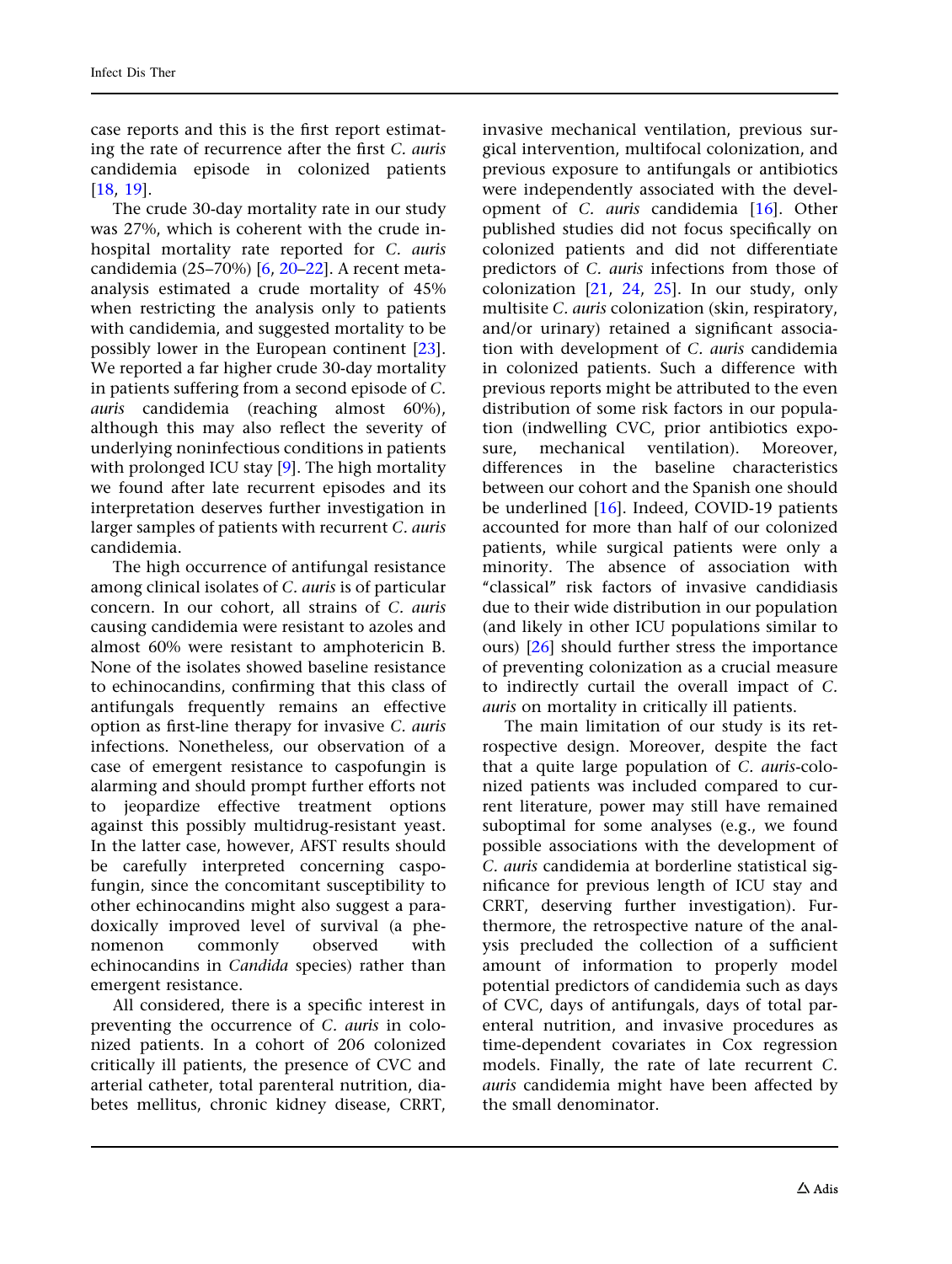### **CONCLUSIONS**

The cumulative incidence of C. auris candidemia in colonized critically ill patients may exceed 25% at 60 days. Multisite C. auris colonization is associated with the development of C. auris candidemia, suggesting that a higher fungal load may predispose to invasive infections. Our results support the importance of adequate infection control measures to prevent colonization with C. auris, thereby indirectly reducing the burden of morbidity and mortality associated with the development of C. auris candidemia.

## ACKNOWLEDGEMENTS

We would like to thank all the colleagues working in the Infectious Diseases Unit and in all the Intensive Care Units for their daily dedication to the care of patients and their support during the conduction of the present study.

Funding. No funding or sponsorship was received for this study or publication of this article.

Authorship. All named authors meet the International Committee of Medical Journal Editors (ICMJE) criteria for authorship for this article, take responsibility for the integrity of the work as a whole, and have given their approval for this version to be published.

Author Contributions. Conceptualization and methodology: Federica Briano, Laura Magnasco and Daniele Roberto Giacobbe; formal analysis and investigation: Federica Briano, Laura Magnasco, Chiara Sepulcri, Silvia Dettori, Chiara Dentone, Lorenzo Ball, Chiara Robba, and Daniele Roberto Giacobbe; writing—original draft preparation, Federica Briano, Laura Magnasco and Daniele Roberto Giacobbe; writing—review and editing, Federica Briano, Laura Magnasco, Chiara Sepulcri, Chiara Dentone, Antonio Vena, Raffaele D'Angelo, Malgorzata Mikulska, Erika Coppo, Vincenzo Di Pilato, Anna Marchese, Angelo Gratarola, Matteo Bassetti, Paolo Pelosi, Lorenzo Ball, Chiara Robba, Nicolò Patroniti, Iole Brunetti, Antonio Vena, Silvia Dettori, Chiara Sepulcri, and Daniele Roberto Giacobbe; resources: Vincenzo Di Pilato, Erika Coppo, and Anna Marchese; supervision: Matteo Bassetti, Paolo Pelosi, Angelo Gratarola, Iole Brunetti, Nicolò Patroniti, and Malgorzata Mikulska.

Disclosures. Matteo Bassetti is an editorial board member for Infectious Diseases and Therapy. Outside the submitted work, Matteo Bassetti reports research grants and/or personal fees for advisor/consultant and/or speaker/ chairman from Bayer, BioMérieux, Cidara, Cipla, Gilead, Menarini, MSD, Pfizer, and Shionogi. Daniele Roberto Giacobbe is an advisory board member for Infectious Diseases and Therapy. Outside the submitted work, Daniele Roberto Giacobbe reports investigator-initiated grants from Pfizer Inc and Gilead Italia. Outside the submitted work, Anna Marchese reports investigator-initiated grant from Gilead Italia. Outside the submitted work, Vincenzo Di Pilato reports research grant from Seegene Inc. The other authors have no conflicts of interests to disclose.

Compliance with Ethics Guidelines. The study was approved by the Ethics Committee of the Liguria region (N. CER Liguria 31/2022). Specific informed consent for this study was waived due to the retrospective nature of the analyses.

Data Availability. The data presented in this study are available upon scientifically sounded request from the corresponding author.

Open Access. This article is licensed under a Creative Commons Attribution-Non-Commercial 4.0 International License, which permits any non-commercial use, sharing, adaptation, distribution and reproduction in any medium or format, as long as you give appropriate credit to the original author(s) and the source, provide a link to the Creative Commons licence, and indicate if changes were made. The images or other third party material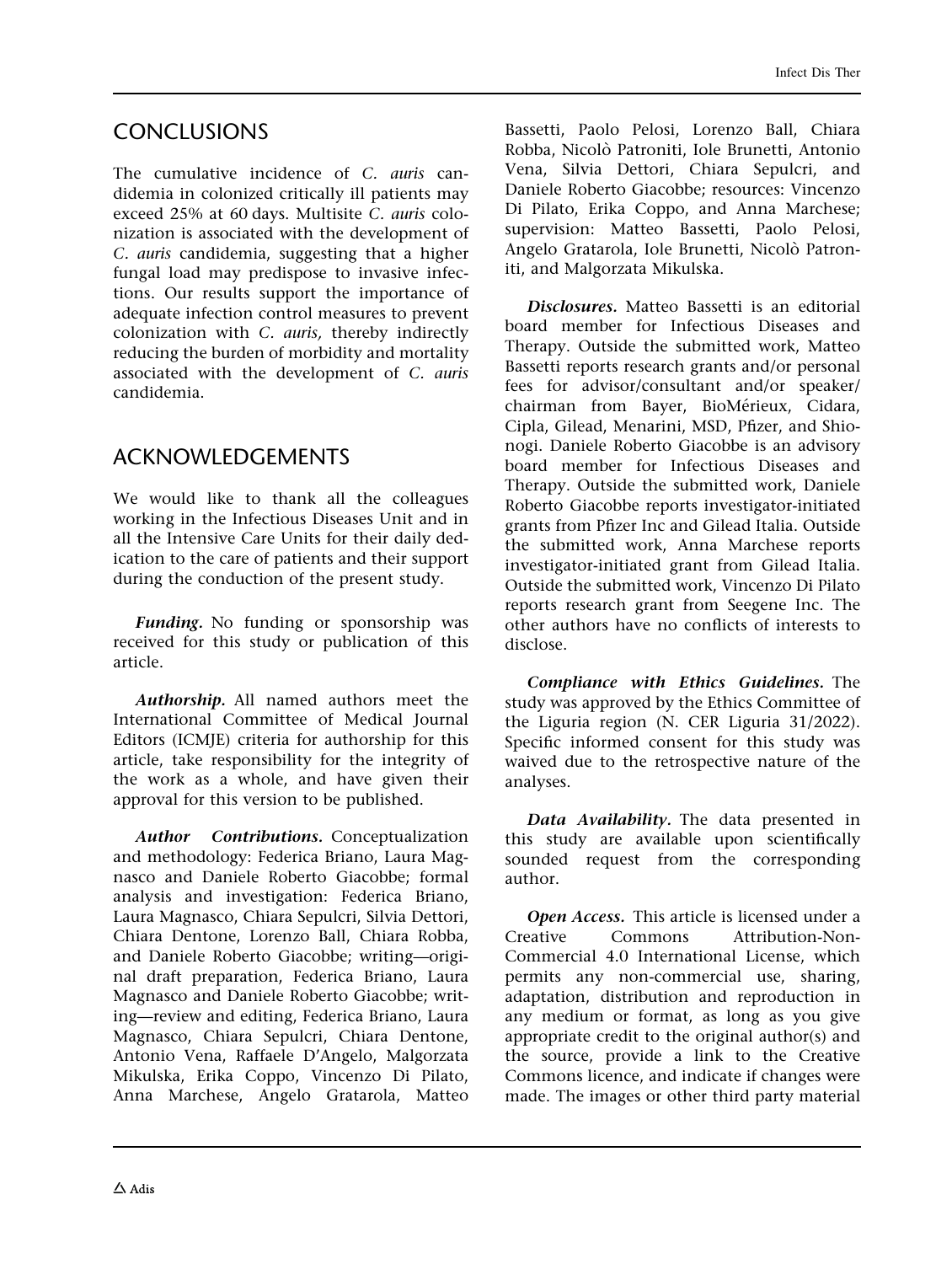<span id="page-10-0"></span>in this article are included in the article's Creative Commons licence, unless indicated otherwise in a credit line to the material. If material is not included in the article's Creative Commons licence and your intended use is not permitted by statutory regulation or exceeds the permitted use, you will need to obtain permission directly from the copyright holder. To view a copy of this licence, visit [http://](http://creativecommons.org/licenses/by-nc/4.0/) [creativecommons.org/licenses/by-nc/4.0/.](http://creativecommons.org/licenses/by-nc/4.0/)

### **REFERENCES**

- 1. Satoh K, Makimura K, Hasumi Y, Nishiyama Y, Uchida K, Yamaguchi H. Candida auris sp. nov., a novel ascomycetous yeast isolated from the external ear canal of an inpatient in a Japanese hospital. Microbiol Immunol. 2009;53(1):41–4.
- 2. Lone SA, Ahmad A. Candida auris—the growing menace to global health. Mycoses. 2019;62(8): 620–37.
- 3. Chowdhary A, Sharma A. The lurking scourge of multidrug resistant Candida auris in times of COVID-19 pandemic. J Glob Antimicrob Resist. 2020;22:175–6.
- 4. Prestel C, Anderson E, Forsberg K, et al. Candida auris outbreak in a COVID-19 Specialty Care Unit-Florida, July–August 2020. MMWR Morb Mortal Wkly Rep. 2021;70(2):56–7.
- 5. Magnasco L, Mikulska M, Giacobbe DR, et al. Spread of carbapenem-resistant gram-negatives and Candida auris during the COVID-19 pandemic in critically ill patients: one step back in antimicrobial stewardship? Microorganisms. 2021;9(1):95.
- 6. Lockhart SR, Etienne KA, Vallabhaneni S, et al. Simultaneous emergence of multidrug-resistant Candida auris on 3 continents confirmed by wholegenome sequencing and epidemiological analyses. Clin Infect Dis. 2017;64(2):134–40.
- 7. Morales-López SE, Parra-Giraldo CM, Ceballos-Garzón A, et al. Invasive infections with multidrug-resistant yeast Candida auris, Colombia. Emerg Infect Dis. 2017;23(1):162–4.
- 8. Eyre DW, Sheppard AE, Madder H, et al. A Candida auris outbreak and its control in an intensive care setting. N Engl J Med. 2018;379(14):1322–31.
- 9. Muñoz P, Vena A, Valerio M, et al. Risk factors for late recurrent candidaemia. A retrospective

matched case–control study. Clin Microbiol Infect. 2016;22(3):277.e11-20.

- 10. Di Pilato V, Codda G, Ball L, et al. Molecular epidemiological investigation of a nosocomial cluster of C. auris: evidence of recent emergence in Italy and ease of transmission during the COVID-19 pandemic. J Fungi (Basel, Switzerland). 2021;7(2): 140.
- 11. Centre for Diseases Control and Prevention. Available online: [https://www.cdc.gov/fungal/diseases/](https://www.cdc.gov/fungal/diseases/candidiasis/recommendations.html) [candidiasis/recommendations.html](https://www.cdc.gov/fungal/diseases/candidiasis/recommendations.html).
- 12. Charlson ME, Pompei P, Ales KL, MacKenzie CR. A new method of classifying prognostic comorbidity in longitudinal studies: development and validation. J Chronic Dis. 1987;40:373–83.
- 13. Aalen OO, Johansen S. An empirical transition matrix for non-homogeneous Markov chains based on censored observations. Scand J Stat. 1978;5: 141–50.
- 14. Pereira CA de B, Polpo A. MedOr: order of medians based on confidence statements. arXiv.org 2012. [http://arxiv.org/abs/1212.5405.](http://arxiv.org/abs/1212.5405)
- 15. Blaker H. Confidence curves and improved exact confidence intervals for discrete distributions. Can J Stat. 2000;28:783–98.
- 16. Garcia-Bustos V, Salavert M, Ruiz-Gaitán AC, Cabañero-Navalon MD, Sigona-Giangreco IA, Pemán J. A clinical predictive model of candidaemia by Candida auris in previously colonized critically ill patients. Clin Microbiol Infect. 2020;26(11):1507–13.
- 17. Schelenz S, Hagen F, Rhodes JL, et al. First hospital outbreak of the globally emerging Candida auris in European hospital. Antimicrob Resist Infect Control. 2016;5:35.
- 18. Biagi MJ, Wiederhold NP, Gibas C, Wickes BL, Lozano V, Bleasdale SC, et al. Development of highlevel echinocandin resistance in a patient with recurrent Candida auris candidemia secondary to chronic candiduria. Open Forum Infect Dis. 2019;6(7):ofz262.
- 19. Mulet-Bayona JV, Salvador-García C, Tormo-Palop N, Gimeno-Cardona C. Recurrent candidemia and isolation of echinocandin-resistant Candida auris in a patient with a long-term central catheter. Enferm Infect Microbiol Clin (Engl Ed). 2021. <https://doi.org/10.1016/j.eimc.2021.04.003>.
- 20. Cortegiani A, Misseri G, Fasciana T, Giammanco A, Giarratano A, Chowdhary A. Epidemiology, clinical characteristics, resistance, and treatment of infections by Candida auris. J Intensive Care. 2018;6:69.